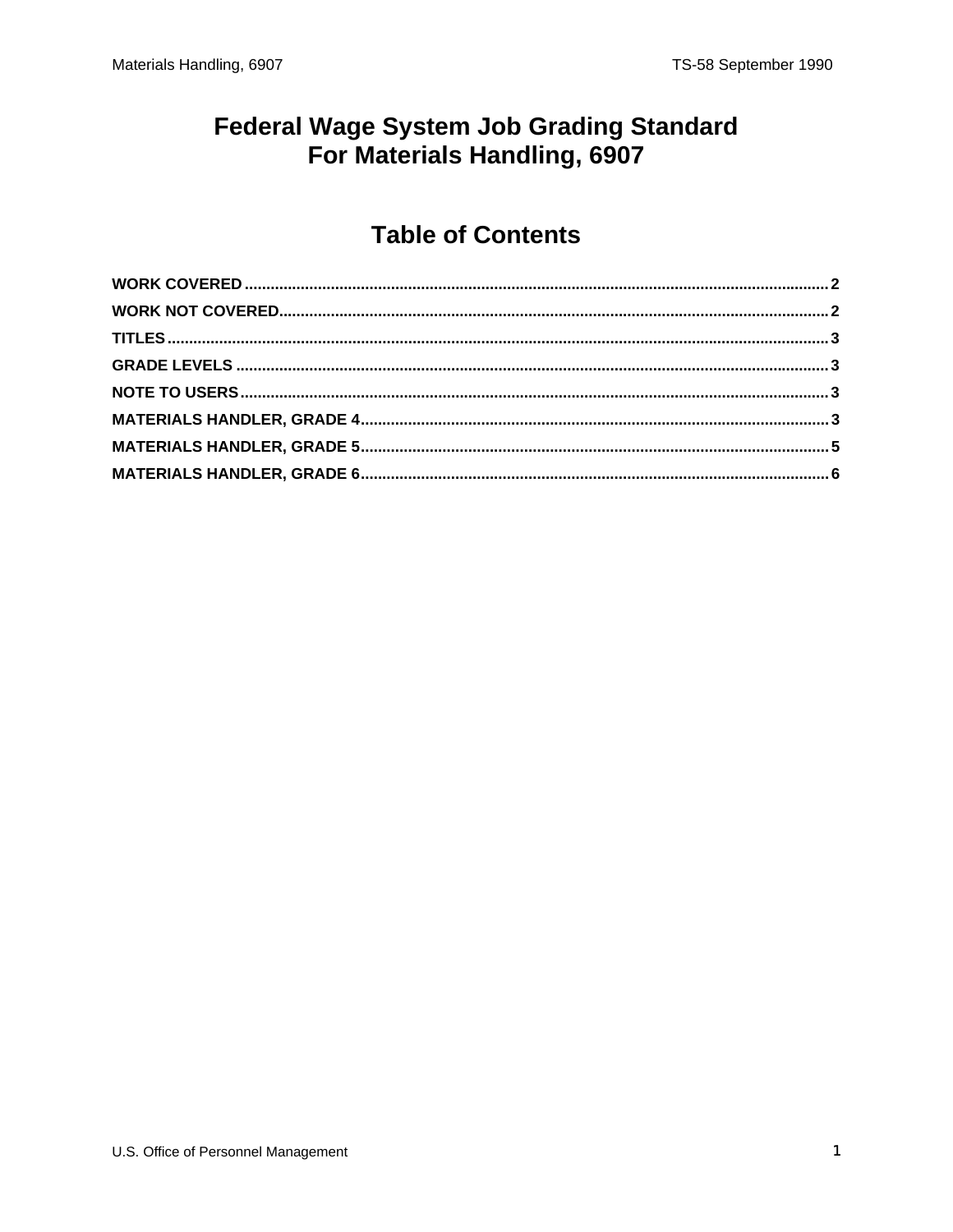#### **WORK COVERED**

<span id="page-1-0"></span>This standard covers nonsupervisory work involved in receiving, storing, and assembling for issue, shipment, and distribution, a wide variety of bin and bulk supplies, materials, equipment, and commodities using mechanized, automated, and manual material moving equipment, devices, and systems. The work requires general knowledge of the methods used in processing, handling, and storing of materials and equipment through a supply facility; the ability to log receipt, storage, and shipment data; and the ability to use manual or mechanized equipment to move, stack, bin, and position materials and equipment. The work also requires the ability to organize, arrange, and remove stock in storage areas in accordance with established procedures to prevent damage, deterioration, and loss. Most work requires the incidental or regular use of fork lifts and motor vehicles.

# **WORK NOT COVERED**

This standard does not cover work that primarily involves:

- Assembling items from backup areas and stacking and arranging them on shelves, bins, and other locations in commissary, clothing issue, and other personal service operations. (See Job Grading Standard for Store Working, 6914.)
- Establishing identity such as stock number, model, and serial number of various items together with determining whether the items are serviceable, repairable, or too costly to repair. (See Job Grading Standard for Materials Examining and Identifying, 6912.)
- Performing clerical or technical support work concerned with receiving, handling, storing, maintaining while in storage, issuing, or physically controlling items within a distribution system. (See Supply Clerical and Technician Series, GS-2005.)
- Performing technical work such as advising on distribution facilities, storage space, manpower, material handling equipment, and related operating requirements; planning, evaluating, and selecting appropriate sites and facilities to store material; or planning, analyzing, evaluating, or advising on distribution and storage policies, methods, and procedures. (See Distribution Facilities and Storage Management Series, GS-2030.)
- Loading, placing, securing, and unloading air cargo in an air terminal and on aircraft including responsibility for maintaining proper weight and balance, positioning cargo, and determining cargo compatibility. (See **Aircraft Freight Loading Series**, 6968.)
- Operating electric, diesel, or gasoline powered fork lift vehicles as primary duty to move, stack, unstack, load and unload materials in and around warehouses, storage areas, loading docks, and on and off vehicles, rail cars, etc. (See Job Grading Standard for Fork Lift Operating, 5704.)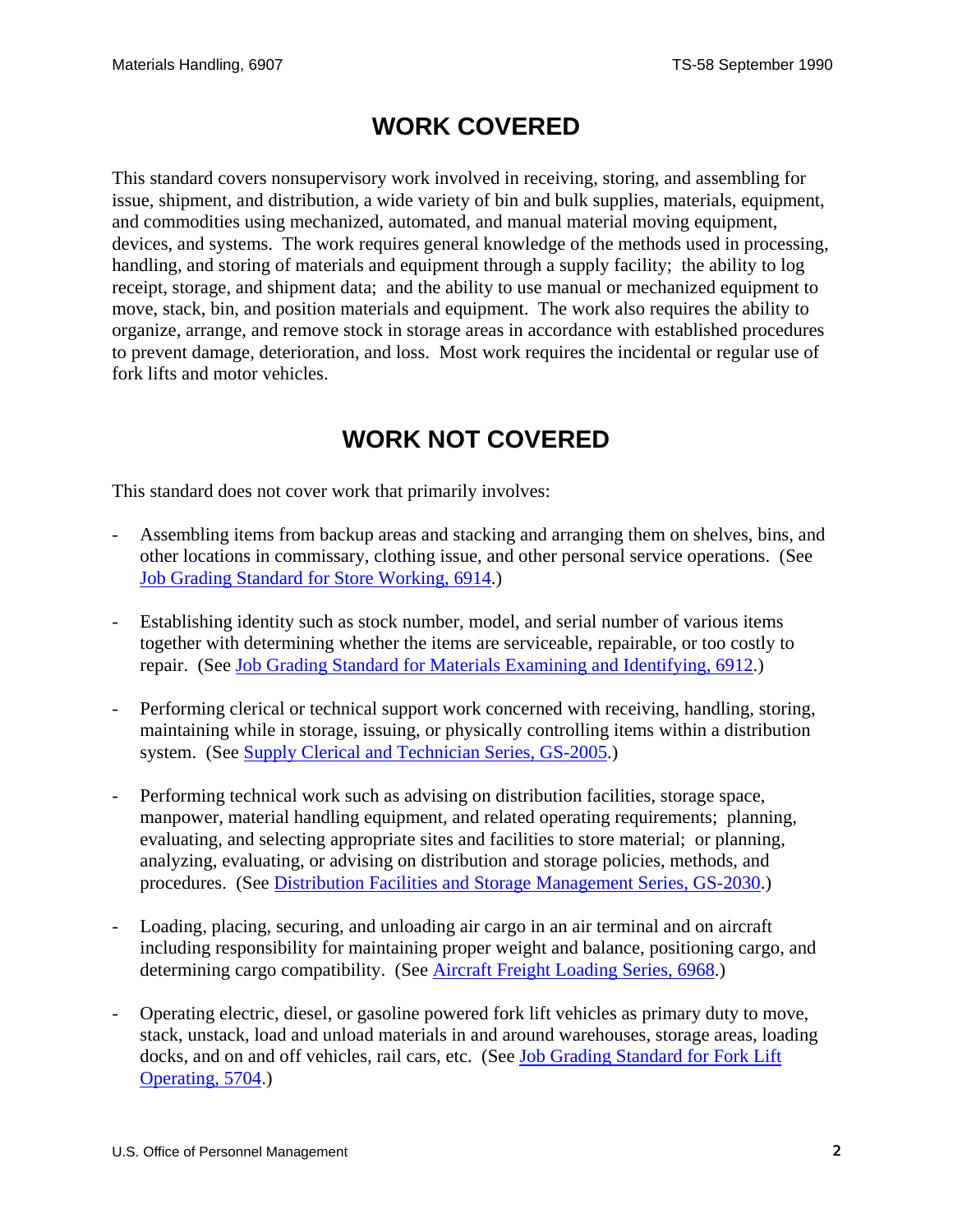<span id="page-2-0"></span>Readying and handling for storage, transfer, or shipment explosive or toxic munitions such as poison gases, radioactive materials, solid propellant ballistic missiles requiring strictly controlled temperatures, humidity, shock and vibrations protection and requiring knowledge of explosive materials, mechanisms, and related handling characteristics. (See Missile/Toxic Materials Handling Series, 6511.)

# **TITLES**

Jobs covered by this standard are to be titled *Materials Handler.* 

## **GRADE LEVELS**

This Standard describes three levels of nonsupervisory materials handler work, grades 4, 5, and 6. Grade 5 represents the full performance level or work. This Standard does not describe all possible grade levels for this occupation. If jobs differ substantially from the skill, knowledge, and other work requirement described in the grade levels of the standard, they may be graded above or below these grades based on the application of sound job grading methods.

# **NOTE TO USERS**

Since jobs involving warehouse work are often mixed jobs, such work should be graded in accordance with OPM=S mixed job policy. Therefore, if the highest level of work represents a single occupation (e.g., Fork Lift Operating, 5704), typically the job should be titled and graded according to the job grading standard that represents the highest skill and qualification requirements when such work is performed as a regular and recurring part of the job, even if the duties are not performed for a majority of the time. (See [Digest Vol. 15](http://www.opm.gov/classapp/digests/digest15.pdf).) (Also, see [Digest Vol 13](http://www.opm.gov/classapp/digests/digest13.pdf) for intended use of Laundry Worker, 7304, versus Materials Handler, 6907, series.)

## **MATERIALS HANDLER, GRADE 4**

*General*: Grade 4 materials handlers follow detailed procedures or instructions to perform warehouse work which involves receiving, storing, and shipping a variety of bin and bulk supplies, material, equipment, and commodities. The work is usually repetitive and involves unloading, stacking, binning, rotating, and marking stock in accordance with standardized operating instructions. They check shipping documents to verify incoming and outgoing shipments and may use automated material identification equipment such as bar code wands, computer terminals, and laser scanners tied into a central computer to select storage locations of items being shipped or received. Where assignments differ from standardized tasks, workers at this level receive guidance from a higher level worker or supervisor. Grade 4 materials handlers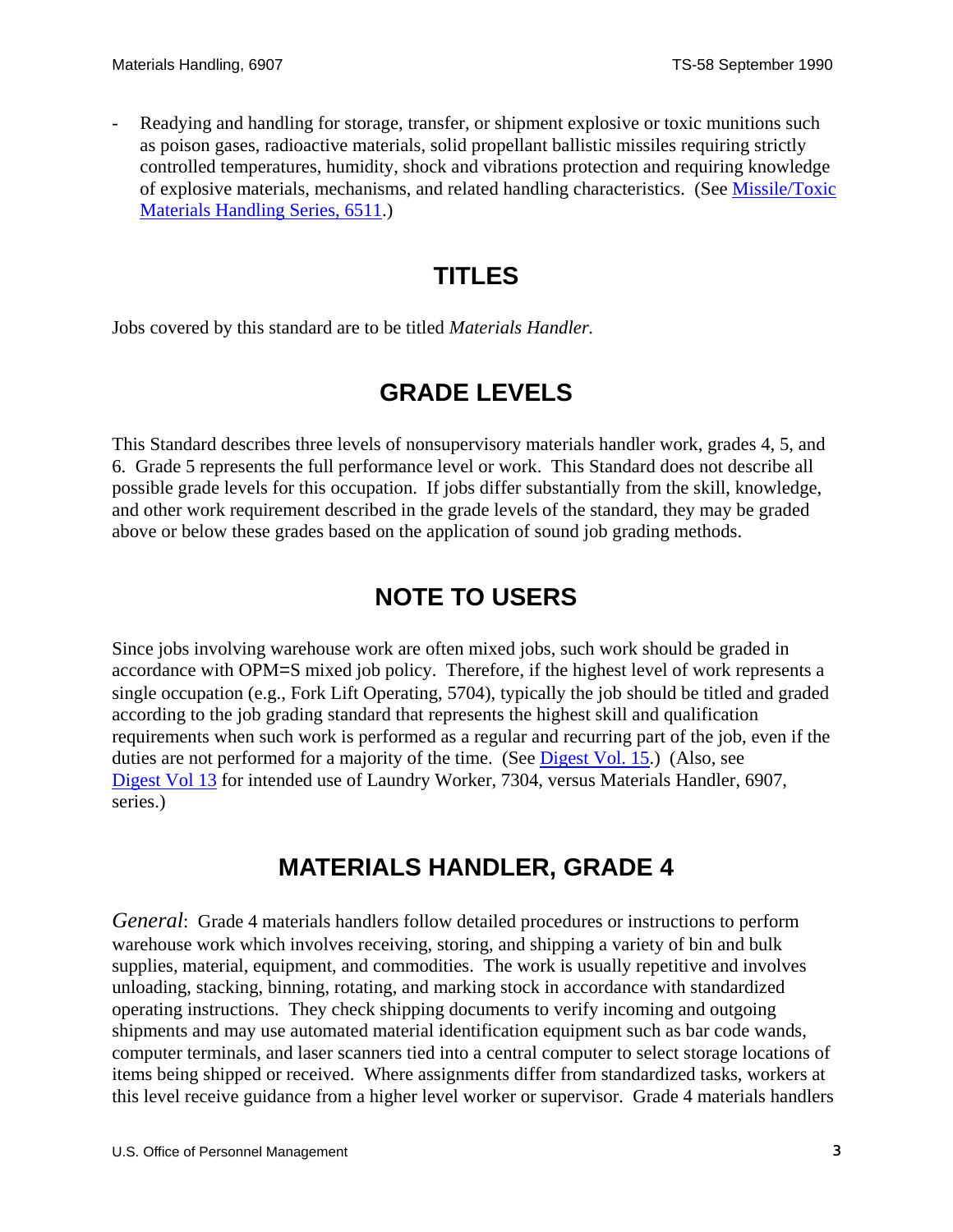use common handtools such as hammers, screwdrivers, and pliers as well as handtrucks, handlifts, pallet jacks, dollies, and electric jack lifts. They may also use automated stock selector equipment such as mechanized platform lifts, automated mini-stackers, and guided material movement vehicles. In some work situations, material handlers at this level operate warehouse tractors, fork lifts, tugs, and general purpose vehicles under close supervision or in developmental capacity.

*Skill and Knowledge*: Materials handlers at the grade 4 level have knowledge of the general warehouse layout, item identification codes, basic warehouse procedures, and the storage areas in order to be able to place or pull stock and materials in accordance with standard procedures. They are able to stock, move, arrange, and rotate warehouse items in accordance with operating instructions or under guidance of a higher level employee. They are able to complete appropriate forms relating to stock description, quantity, unit of issue, and the labeling requirements for incoming and outgoing materials, equipment and commodities. They use computer terminal equipment to determine stock locations and make selections by quantity and stock numbers. Grade 4 materials handlers are skilled in the use of manual dollies, electric jacks, and handtools used in warehouse tasks such as hammers, pliers, strapping and stretch wrapping tools and equipment, tape fasteners, metal band sheers and related equipment. They are able to use wire guided aisle platform lifts in automated facilities to reach high level warehouse shelves to pick up or deliver stock items from the storage areas. They identify obvious damage to equipment and materials through visual inspections.

*Responsibility*: At the grade 4 level, materials handlers work under the guidance of a supervisor or higher graded worker who provides general instructions on repetitive assignments and specific guidance including written instructions on new operations or procedures, They generally perform repetitive assignments such as stocking, rotating, and marking stock items which are usually covered by detailed procedures or standardized instructions. When work is in mechanized or automated warehouse areas with electro-mechanical platform (aisle) lifts, grade 4 materials handlers are responsible for the safe operation of the lifts used in narrow and confined aisles or corridors and for observing all safety procedures for various automated systems and equipment such as conveyors and mechanized carrousels. Work is periodically spot checked by a supervisor or higher graded employee to insure adherence to procedures and objectives.

*Physical Effort*: Grade 4 materials handlers are often required to stand on hard surfaces for extended periods of time, and to bend, stoop, and work in tiring and sometimes uncomfortable positions. They may lift and carry items that weigh up to 8 kilograms (40 pounds). The heavier items are moved with weight handling equipment or with assistance from other workers.

*Working Conditions*: At the grade 4 level, work is done inside or outside in areas that may be hot, damp, cold, drafty, or poorly lighted. Materials handlers are regularly exposed to the possibility of cuts, scrapers, bruises, abrasions, falls, and injury from falling stock or mechanized work areas. When working in hazardous materials areas, they may be subject to exposure from radiation, toxins, explosive hazards, or chemical fumes. Work may require wearing protective clothing such as hardhats, steel toed shoes, rubber gloves, masks, and rubber aprons.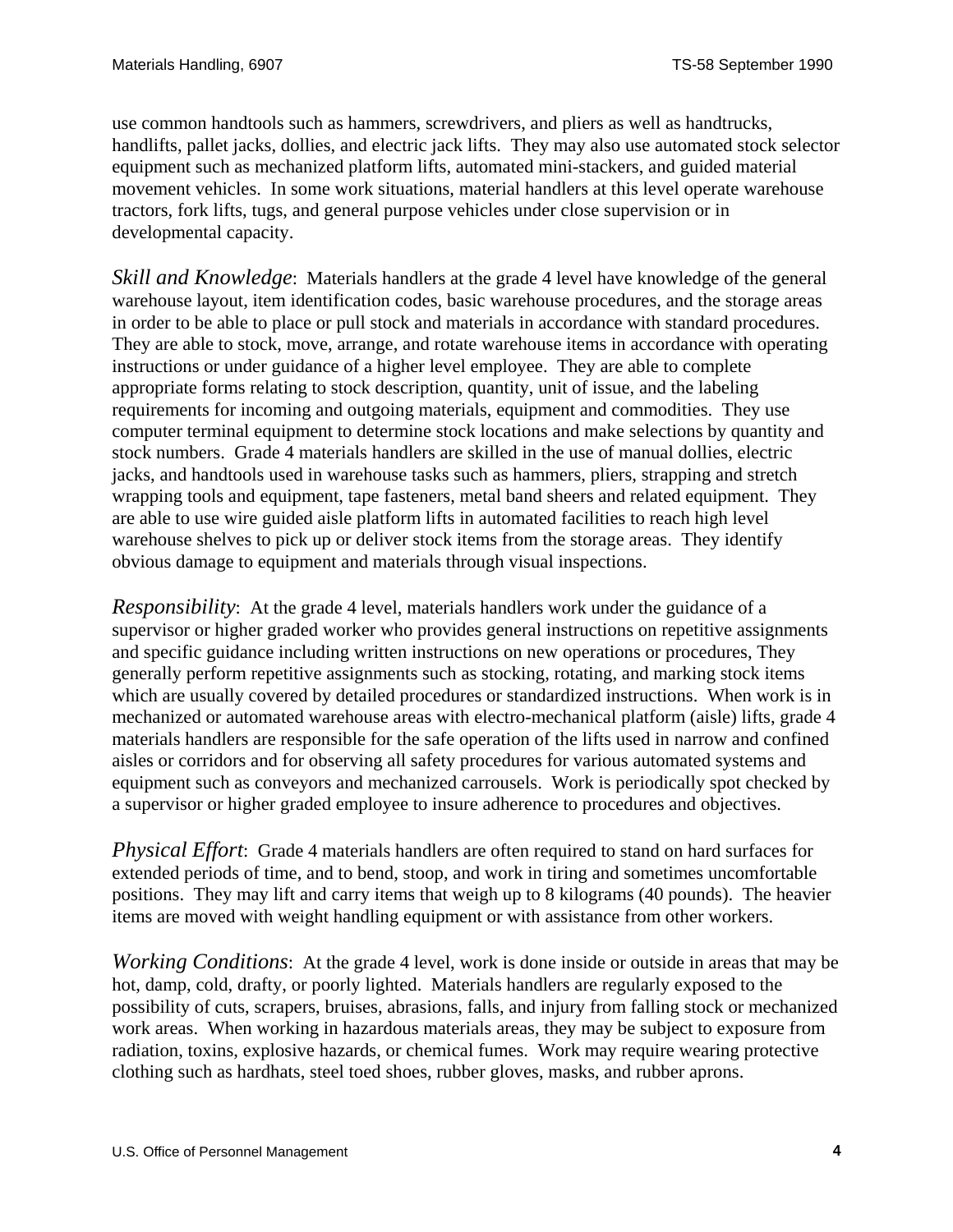## **MATERIALS HANDLER, GRADE 5**

<span id="page-4-0"></span>*General*: Unlike grade 4 materials handlers, grade 5 materials handlers usually work independently in a wide range of warehousing activities, including receiving, storing, selecting, and shipping general or specialized bulk and bin materials and equipment. Using a broad general knowledge or warehouse plans and procedures, grade 5 materials handlers are able to independently load and unload materials check, assemble, and process documents, and route materials and equipment to correct locations or storage areas. They also locate, access, load and move material for shipment and verify or prepare documents either manually or by using automated equipment such as computer terminals and bar code wands to read, store, track, and prepare materials documentation.

Grade 5 materials handlers prepare shipping and inventory documents with required data for manual or automated inventory systems. In some work situations, they load and unload shipments from trucks, rail cars, and other material conveyances using fork lifts, manual and mechanized pallet jacks, side loaders, stacker cranes, and automated guided vehicles in mechanized warehouses. When operating automated storage vehicles they may use remote terminals and keyboards to receive and transmit "pick and stow" data into a central computer. They may operate warehouse tractors, fork lifts, tugs and trucks, and other general purpose vehicles and perform routine operator maintenance. Materials handlers at the grade 5 level may work in hazardous materials storage areas requiring them to learn and follow specialized handling and storage procedures as required by regulatory and safety requirements.

*Skill and Knowledge* : In contrast to grade 4 materials handlers who perform routine and repetitive tasks, grade 5 materials handlers are assigned a wide variety and range of duties requiring more specialized knowledge of warehouse plan, methods, procedures, and techniques of material handling. They are able to operate mechanized equipment including utility vehicles, standard size fork lifts, mobile stock selectors, and electromechanical automated equipment, such as high rise automated storage and retrieval vehicles, which use remote computer terminals to receive and transmit storage, inventory, and requisition data in automated warehouses. In both automated and non-automated warehouses they are able to process and independently complete shipping and receiving documents to insure correctness of quantities, identification criteria, and labeling. They may use automated equipment such as optical readers and scanners (bar code wands) and computer keyboards to develop computerized inventory data, access materials, and fill item requisitions. They are skilled in stacking, moving, and arranging items on pallets and must consider height, weight, and special handling requirements. They are able to use pallet measuring gauges and automated devices to insure that proper height, weight, and other load and storage requirements are met and damage in storage or in transit is prevented.

Grade 5 materials handlers in mechanized warehouses have a good working knowledge of the manned and unmanned electromechanical devices and systems used such as multipack induction conveyors and robotic pallet manipulators. When regularly working with or assigned to the specialized handling of hazardous materials, grade 5 materials handlers must have knowledge and skills required for the safe handling, storage and movement of materials handled.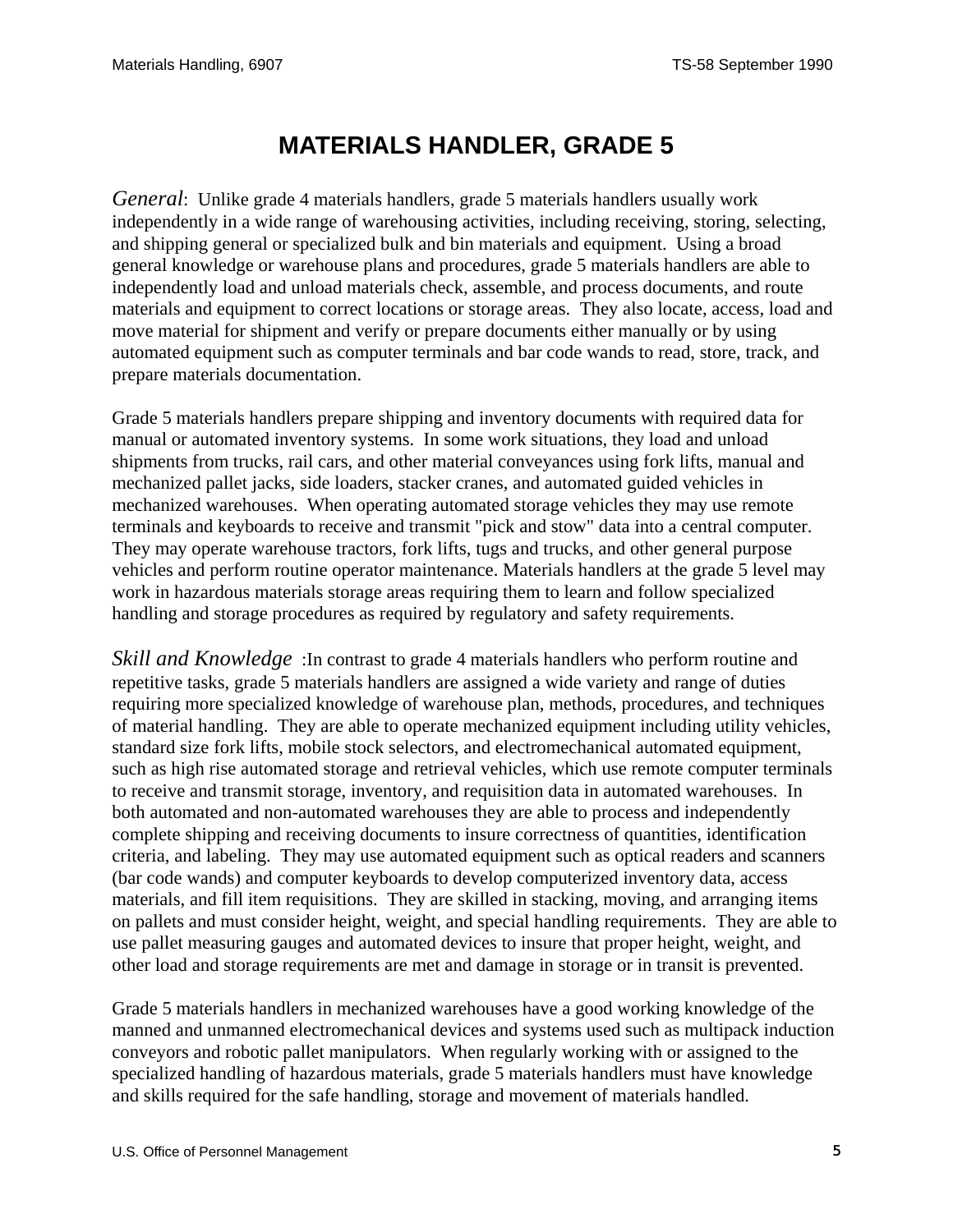<span id="page-5-0"></span>This is usually acquired through formal training courses as well as on-the-job training to insure that all regulatory and safety requirements are met.

*Responsibility*: At the grade 5 level materials handlers are responsible for document processing and verification of the quantity and condition of materials and equipment handled. Unlike material handlers at the grade 4 level who work on repetitive tasks or under close supervision, grade 5 material handlers receive general instructions from a supervisor. Assignments are usually completed without guidance on methods, procedures, or techniques, and work is reviewed for compliance with general guidelines and results achieved. Grade 5 materials handlers follow established methods and procedures, and work is spot-checked upon completion for accuracy, adherence to procedural requirements, thoroughness, and results. Grade 5 materials handlers may be responsible for operating mechanized and electromechanical systems such as fork lift trucks, tugs, manned storage and retrieval vehicles, and highrise platform lifts which may operate in narrow and constricted warehouses aisles. They observe all safety procedures required when working near mechanized towveyers, powered conveyor systems, and other mechanized equipment.

Grade 5 materials handlers, whether using manual or computerized equipment, are responsible for the processing of documents or data handled. They work independently using computer terminals, keyboards, and optical scanners to develop coding data or with traditional printed shipping and receiving documents, making written entries and verifying data in printed formats.

*Physical Effort*: Physical effort at this grade is the same as that described at [grade 4.](#page-2-0)

*Working Conditions*: Working conditions at this grade are the same as those described at [grade 4.](#page-2-0)

## **MATERIALS HANDLER, GRADE 6**

*General*: Unlike grade 5 level materials handlers, who at one time or another may perform a full range of warehousing duties, materials handlers at the grade 6 level usually handle or oversee one or more product lines, a segment of a large warehouse, or serve as the senior employee in a smaller warehouse or supply facility. They may assist the supervisor in developing plans for storage and arrangement of stock in accordance with agency regulations which determine the configuration setup, movement, rearrangement and traffic flow. Grade 6 materials handlers in larger warehouse facilities typically have responsibility for a storage and space utilization in accordance with agency regulations for a specific commodity or equipment group such as general supplies, construction materials, medical supplies, high value items, or electronic systems, and usually work on their own initiative to consolidate materials, and provide maximum space utilization and protection of materials. In hazardous materials storage areas, they insure the safe receipt, storage and movement of hazardous and toxic materials and substances such as certain types of ammunition, explosives, chemicals, or radioactive materials in accordance with facility and regulatory requirements. In smaller warehouse facilities, grade 6 materials handlers may serve as the senior nonsupervisory worker of the facility, laying out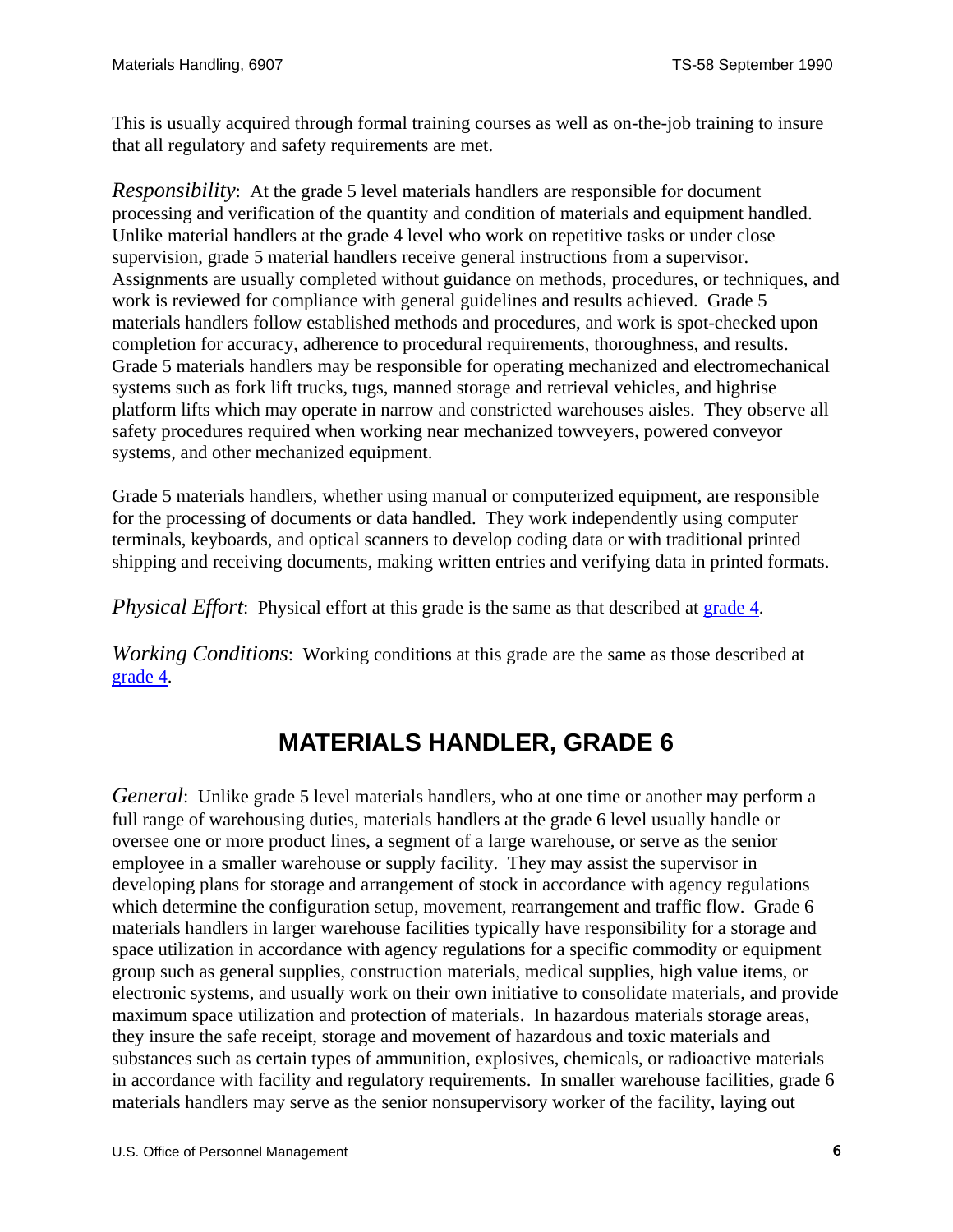storage space, establishing item locations, determining organization and arrangement of stock, and identifying high and low usage items according to agency regulations and procedures. Typically, this encompasses a full spectrum of warehouse functions. Grade 6 materials handlers may serve as a senior member of a warehouse project team of materials handlers involved in a special project such as warehouse conversion from manual to automated systems, relocating a major commodity or equipment group, or setting up a new commodity group area. In addition to the equipment operating functions performed at the grade 5 level, grade 6 materials handlers may operate large warehouse perimeter vehicles such as cargo trucks, stake trucks, and jumbo tugs. They may also functionally coordinate incoming and outgoing shipments and placement of materials with docking area and scheduling personnel to facilitate movement of materials in accordance with priorities, scheduling requirements, and space allocations.

*Skill and Knowledge*: Unlike grade 5 materials handlers who generally work under established guidelines and instructions requiring general knowledge of warehouse functions, grade 6 materials handlers must have an in-depth knowledge of the overall warehousing plan, documentation requirements, and accepted warehousing methods, procedures, and techniques. As senior workers, they often work independently and may be assigned functional responsibilities for a major commodity segment or equipment group in a larger warehouse, or may serve as the primary materials handler in a small warehouse such as a base or post supply facility. They are able to lay out storage space and establish item and material locations in accordance with agency regulations. Grade 6 materials handlers are able to prepare inventory and production reports, screen and identify shipping and receiving documents for discrepancies, and direct shipments to shipping or storage areas. They have a thorough knowledge of the physical distribution functions of a warehouse such as material receiving, storage, issuing, and preservation. Grade 6 materials handlers determine sequences for loading materials and organize incoming shipments for maximum space utilization, safety considerations, and damage protection. They are skilled in the use of onsite automated equipment and systems. They are able to operate the larger material moving equipment and vehicles inside the warehouse and fork lifts and related vehicles in outside holding areas on unpaved, unimproved, or difficult terrain.

Grade 6 materials handlers who work in hazardous materials areas have knowledge of specialized hazardous handling, storing, and safety procedures gained through formal course study and on-the-job training to insure adherence to governing regulatory procedures and policies. They are able independently to place, store, maintain, and oversee certain types of hazardous materials such as toxic chemicals, pesticides, flammables, and some explosives, ammunition, and radioactive materials in accordance with regulatory and other safety requirements.

*Responsibility*: Materials handlers at the grade 6 level are generally responsible for performing a full range of warehouse functions in either a major segment of a large warehouse or as the principal materials handler in a small warehouse. Their responsibilities include receiving, locating, storing, shipping, and re-warehousing materials, commodities, or equipment in accordance with established procedures and operating requirements. Unlike the grade 5 materials handlers, they generally work with a high degree of independence in determining sequences of loading and unloading, developing space utilization plans, and implementing the movement of materials from dock to bin or from storage to shipping. In mechanized warehouses